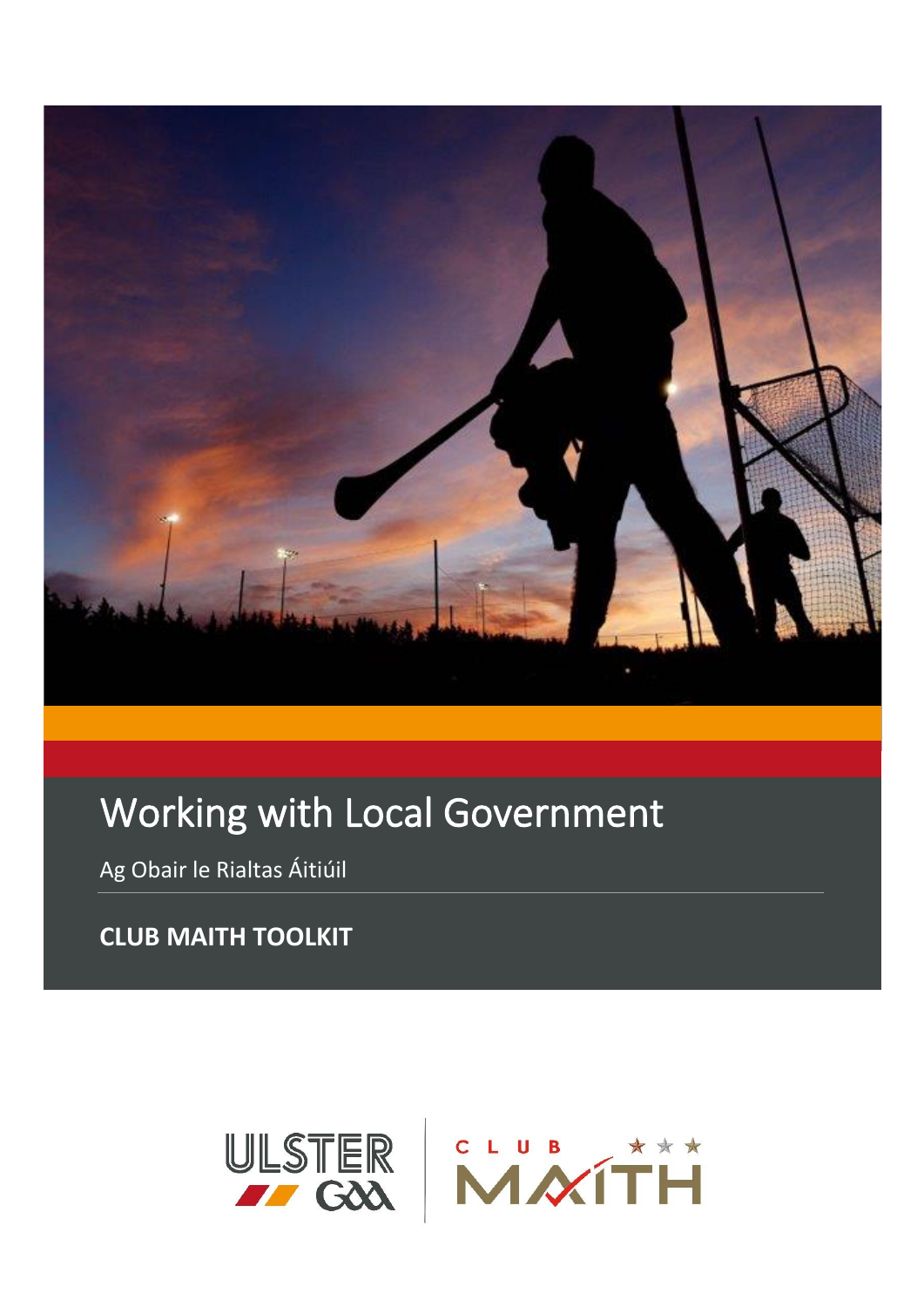# INTRODUCTION – WHY IS THIS IMPORTANT?

Local Government plays a central role in life across Ulster. This includes the County and District Councillors who make decisions. The work of councils has an ongoing impact on GAA clubs, club members and local communities. They have a direct responsibility for a number of areas that are tied in with GAA Clubs' core business, Gaelic games and our associated activities. Every GAA Club should have a relationship and link with their local Council.

## WHO THEY ARE AND WHAT THEY DO?

| County    | Councils                                          |  |
|-----------|---------------------------------------------------|--|
| Antrim    | <b>Belfast City Council</b><br>$\bullet$          |  |
|           | Causeway Coast and Glens District Council         |  |
|           | Antrim and Newtownabbey District Council          |  |
|           | Mid and East Antrim District Council              |  |
|           | Lisburn and Castlereagh District Council          |  |
|           | Armagh Banbridge Craigavon District Council       |  |
| Armagh    | Armagh Banbridge Craigavon District Council<br>٠  |  |
|           | Newry Mourne and Down District Council<br>٠       |  |
| Cavan     | Cavan County Council<br>٠                         |  |
| Derry     | Derry City and Strabane District Council<br>٠     |  |
|           | Mid Ulster District Council                       |  |
|           | <b>Causeway Coast and Glens District Council</b>  |  |
| Donegal   | <b>Donegal County Council</b><br>٠                |  |
| Down      | Armagh Banbridge Craigavon District Council<br>٠  |  |
|           | Newry Mourne and Down District Council            |  |
|           | North Down and Ards District Council              |  |
|           | Lisburn and Castlereagh District Council          |  |
|           | <b>Belfast City Council</b><br>$\bullet$          |  |
| Fermanagh | Fermanagh and Omagh District Council<br>$\bullet$ |  |
| Monaghan  | Monaghan County Council<br>٠                      |  |
| Tyrone    | Fermanagh and Omagh District Council<br>$\bullet$ |  |
|           | Mid Ulster District Council                       |  |
|           | Derry City and Strabane District Council          |  |

*Councils work best and most effectively when others develop partnerships with them. If the GAA is serious about this part of our business then there is an obligation on us to play our part.*

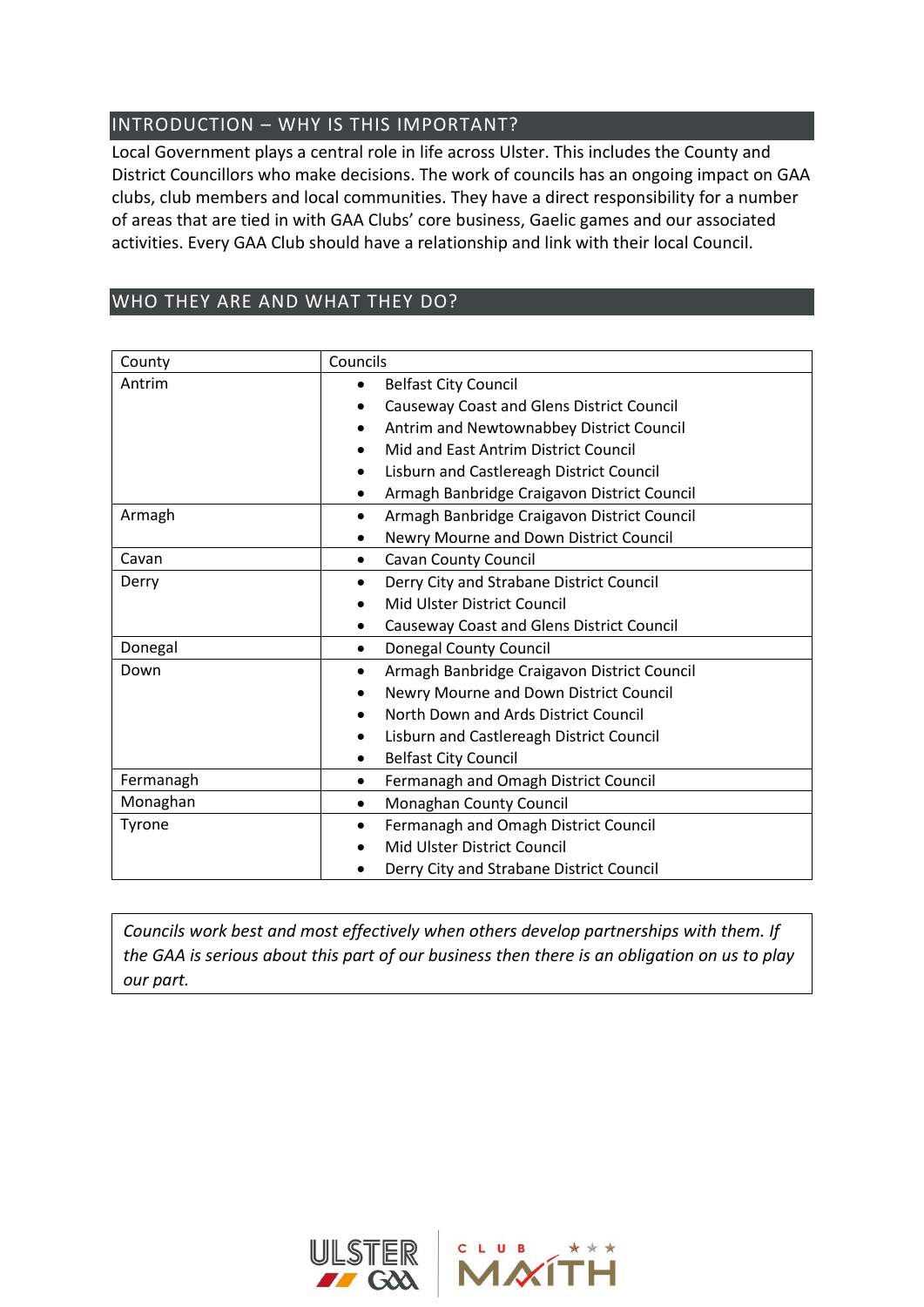Council responsibilities differ depending on the jurisdiction. However, in broad terms Councils are responsible for the following.

| Counties - Antrim, Armagh, Derry,         | Counties - Cavan, Donegal, Monaghan             |
|-------------------------------------------|-------------------------------------------------|
| Down, Fermanagh, Tyrone                   |                                                 |
| Planning and Development                  | Leisure and Recreation                          |
| <b>Building Control</b>                   | <b>Culture, Arts and Community Services</b>     |
| Roads and Transport                       | <b>Waste Collection and Management</b>          |
| <b>Urban Regeneration</b>                 | <b>Street Cleaning</b>                          |
| Community                                 | <b>Building Control</b>                         |
| Housing                                   | <b>Environment Health</b>                       |
| Local Economic Development                | Tourism                                         |
| Local Tourism                             | Local Economic Development                      |
| Leisure Facilities and Amenity            | Registration and Licensing                      |
| <b>Sports Development</b>                 | Leisure and Recreation                          |
| <b>Environmental Protection and Waste</b> | <b>Culture, Arts and Community Services</b>     |
| <b>Water Protection and Management</b>    | Consulted on planning, Roads, Water and Housing |
| <b>Arts and Culture</b>                   | <b>EU funded Peace initiatives</b>              |
| <b>Community Health and Wellbeing</b>     |                                                 |
| EU funded Peace initiatives               |                                                 |

## LOCAL GOVERNMENT AND SPORT

County Councils and District Area Councils have a statutory responsibility for supporting the development of sport and leisure. They tend to do this in three ways:

- Directly providing sporting and leisure facilities.
- By rolling out Sports Development programmes e.g. Coaching Schemes, Summer Camps, sports development workshops.
- By grant aiding local sports Clubs for capital projects and/or programmes.

Traditionally the GAA has not fully engaged with local government and it's important that Clubs establish contact with the local Sports Development Officer and elected representatives. GAA Clubs should aim to achieve the following in their local government area:

- All appropriate, publicly funded facilities are fit for purpose in terms of Gaelic Games.
- Gaelic Games and associated needs are built into all local sports development strategies.
- Coaching programmes always include a Gaelic Games component.
- GAA Clubs are included in all Council sports related circulation lists and databases.
- Council funding programmes are relevant to the GAA and are circulated throughout the GAA Communities.
- GAA Clubs ensure that they become aware of what Councils do and help Councils achieve their targets through their work.

"Fit for Purpose" Means:

- All Council owned pitches have GAA facilities or multi-sport facilities that can accommodate the playing of Gaelic Games i.e. minimum GAA size.
- Floodlighting should be appropriate for Gaelic Games (essentially higher and brighter lights than may be needed for other sports).



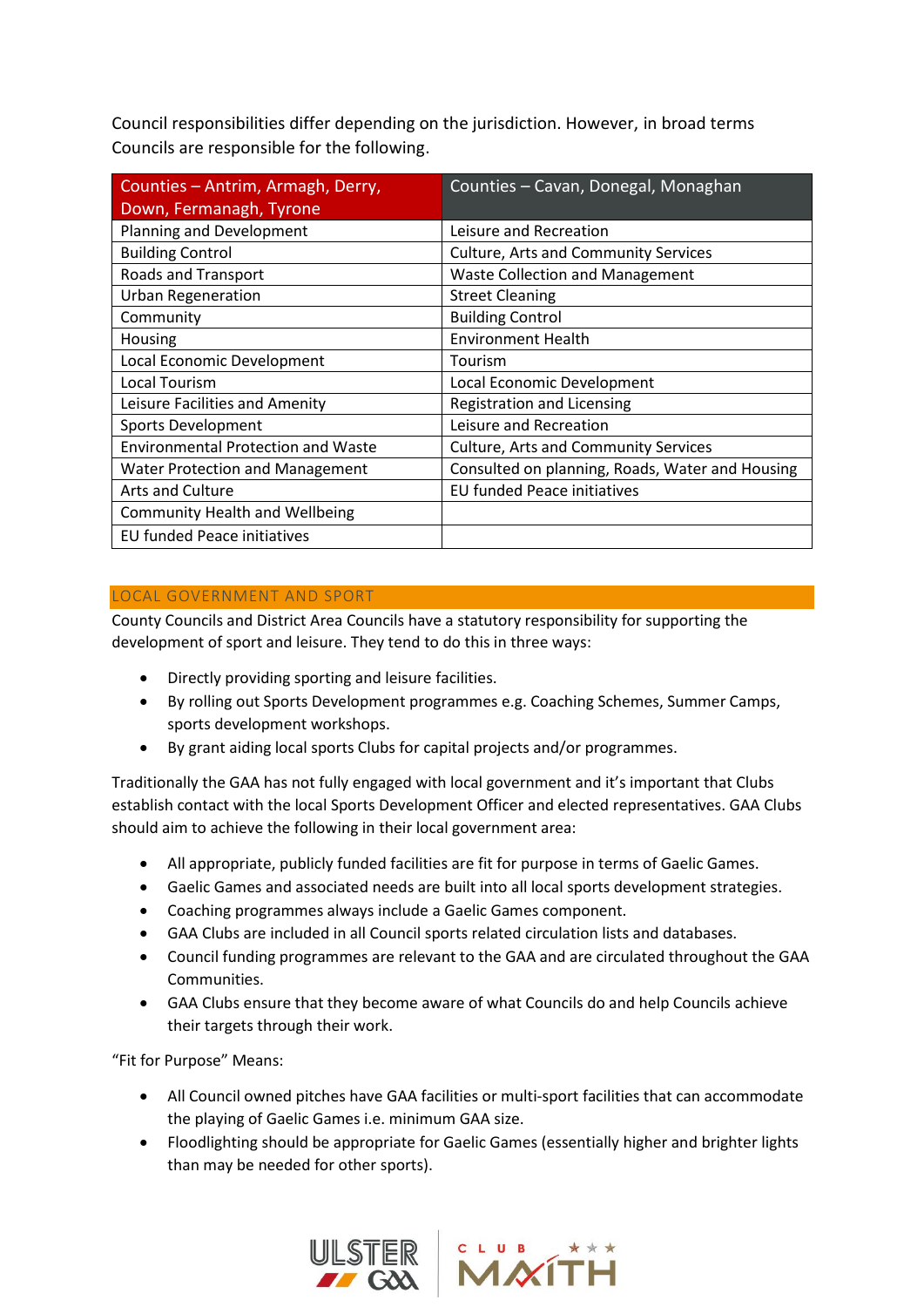- Changing rooms should accommodate teams based on 15 players.
- Shower facilities should meet female requirements.
- Indoor facilities should facilitate indoor Hurling/Camogie and basic football training.
- Outdoor pitches/space should be able to facilitate Rounders.
- Facility availability and maintenance schedules should reflect GAA playing seasons.
- Handball should be accommodated.
- Hurling Walls should be provided.
- Kick-about areas should accommodate the playing of the GAA "go-games".
- Facilities should acknowledge Gaelic Games through their décor and branding.

#### BEYOND SPORT

Neither the GAA nor local government are concerned with sport or games alone. Both share a significant amount of shared interests, such as;

- Community support and community outreach
- The Arts
- Cultural Activities
- Museums and Heritage
- Social Inclusion
- Physical and Mental Health and Wellbeing

There is also significant scope for joint working and partnerships between Clubs and Councils in these areas. Many Councils have Culture and/or Irish Language Officers in place. At a minimum these officers can support Clubs and their members by:

- Support Club-based Irish Language classes or providing classes which GAA members can attend.
- Providing advice on the use of Irish, including signage in a Club setting.
- Working jointly on Gaelic (Celtic) Art programmes and projects.
- Establishing and developing local heritage programmes around townlands or local place names.
- Developing and hosting local displays and exhibitions.
- Supporting local History GAA projects
- Helping access Council facilities and premises for GAA Club events.

Councils work best and most effectively when others develop partnerships with them. It's neither fair nor practical to expect Councils to develop these agendas on their own. If the GAA is serious about this part of our business then there is an obligation on us to play our part.

In the 26 Counties, County Councils include a number of strategic policy committees (SPC)'s These are "matched up" against groups of Council services and provide advice and policy development support for them. They contribute to Council planning and help coordinate Council work. Most Councils will have four to six SPC's. Councillors take up two thirds of the places on the SPC but the other third are reserved for people from interested local organisations. It is important that there is a strong GAA voice in every SPC.

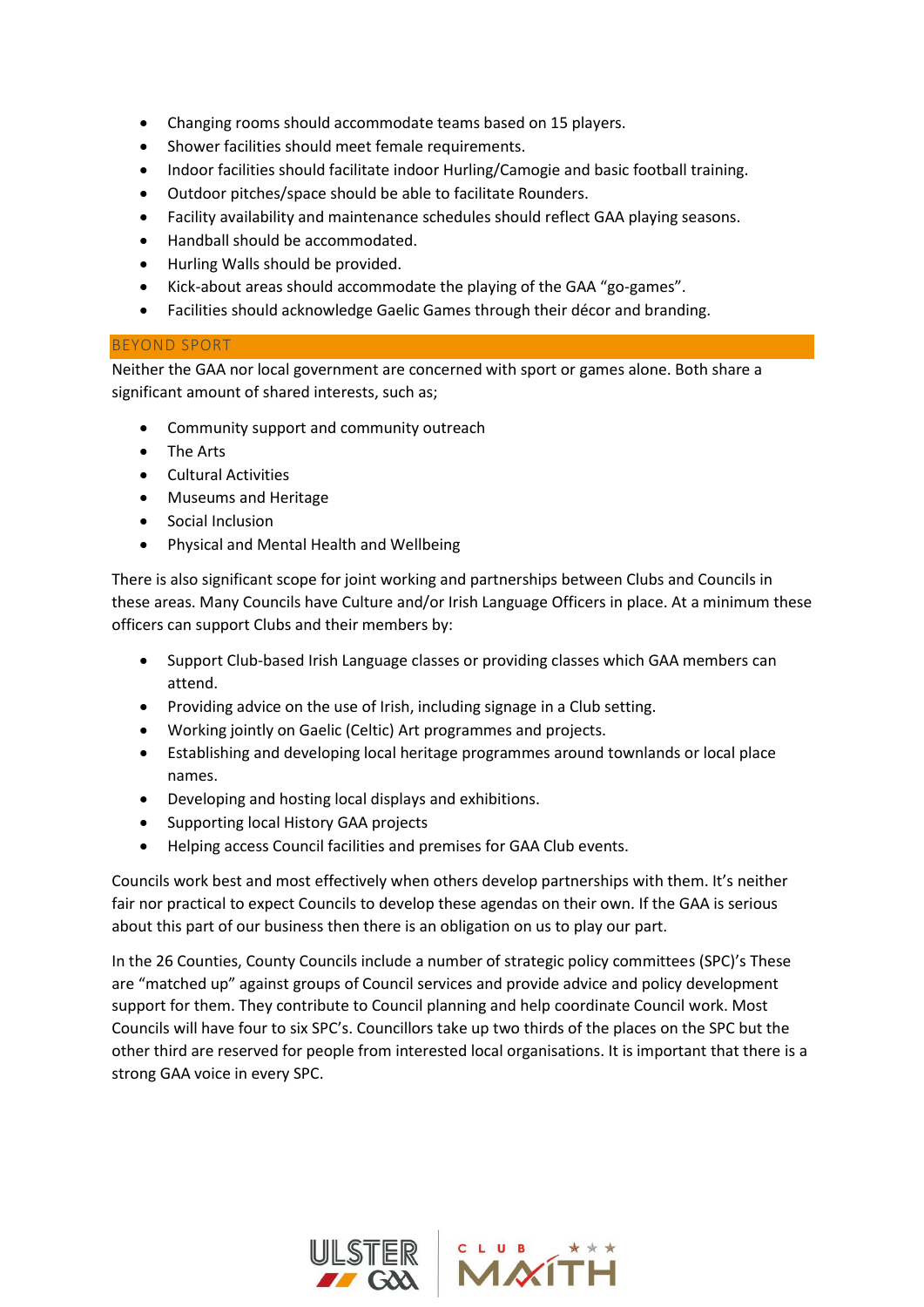#### LOCAL SPORTS PARTNERSHIPS AND FORUMS

Cavan, Donegal and Monaghan each have established a dedicated local company to promote and develop sport. They bring together Councils, VEC's, the HSE, FAS, Third Level Colleges and a range of community and voluntary groups. The key aims of the LSP's are to increase participation in sport and to ensure that local resources are used to best effect. The outcomes they seek to include are:

- Club Development
- Volunteer Training
- Enhanced planning of sport at local level
- School, Community, and National Governing Body links
- Increased levels of local participation, especially amongst specific target groups such as older people, girls & women. People with disabilities, unemployed people, and those who live in disadvantaged communities.

The LSP's take their advice from local Sports Forum in terms of developing their plans

and setting their priorities. The three LSP's in Ulster are:

Donegal Sports Partnership- Active Donegal [http://activedonegal.com](http://activedonegal.com/)

Cavan Sports Partnership [http://www.cavansportspartnership.ie](http://www.cavansportspartnership.ie/)

Monaghan Sports Partnership [http://www.monaghansports.ie](http://www.monaghansports.ie/)

It is important that GAA Clubs not only have a strong link with their LSP but also actively have influence. In Antrim, Armagh, Down, Derry, Fermanagh and Tyrone there are no formal local government sports arrangements in place, however most Councils will have a local advisory Sports Forum or partnership. These bodies bring together people representing the main local sports and they help Councils in their sports planning and lobbying work.

## DONT FORGET ABOUT PLANNING

All Councils north and south have responsibility for planning. That means that they are responsible for preparing the local planning policy. Planning policy is vital and sets out the way ahead for the local areas in land-use terms. They decide on things such as where housing growth will be concentrated, what community provision there will be and where it will be located; where and how open space and recreation needs will be met. These are vitally important concerns for GAA Clubs. Each Club should be aware of what is contained within the County or Local Area Development Plan, and be prepared to get involved in the consultation process when it is up for review. Any new developments will invariably evolve out of these plans, which can be long term (15+ years). Digital copies of these plans can be found on the County Council or Local Authority websites.

Councils will also produce pitch strategies, so it is again important that the GAA voice is heard around the provision of suitable and adequate public GAA pitches.

#### KNOW YOUR COUNCIL AND GET YOUR COUNCIL TO KNOW YOU

Too often Councils don't know the GAA, and in turn, the GAA doesn't know Councils. From a GAA Club perspective we should:

- Find out about your Council visit its website and read its plans.
- Invite local Councillors and Council officials to your Club Functions.
- Keep Councillors updated on your Club's plans and achievements.